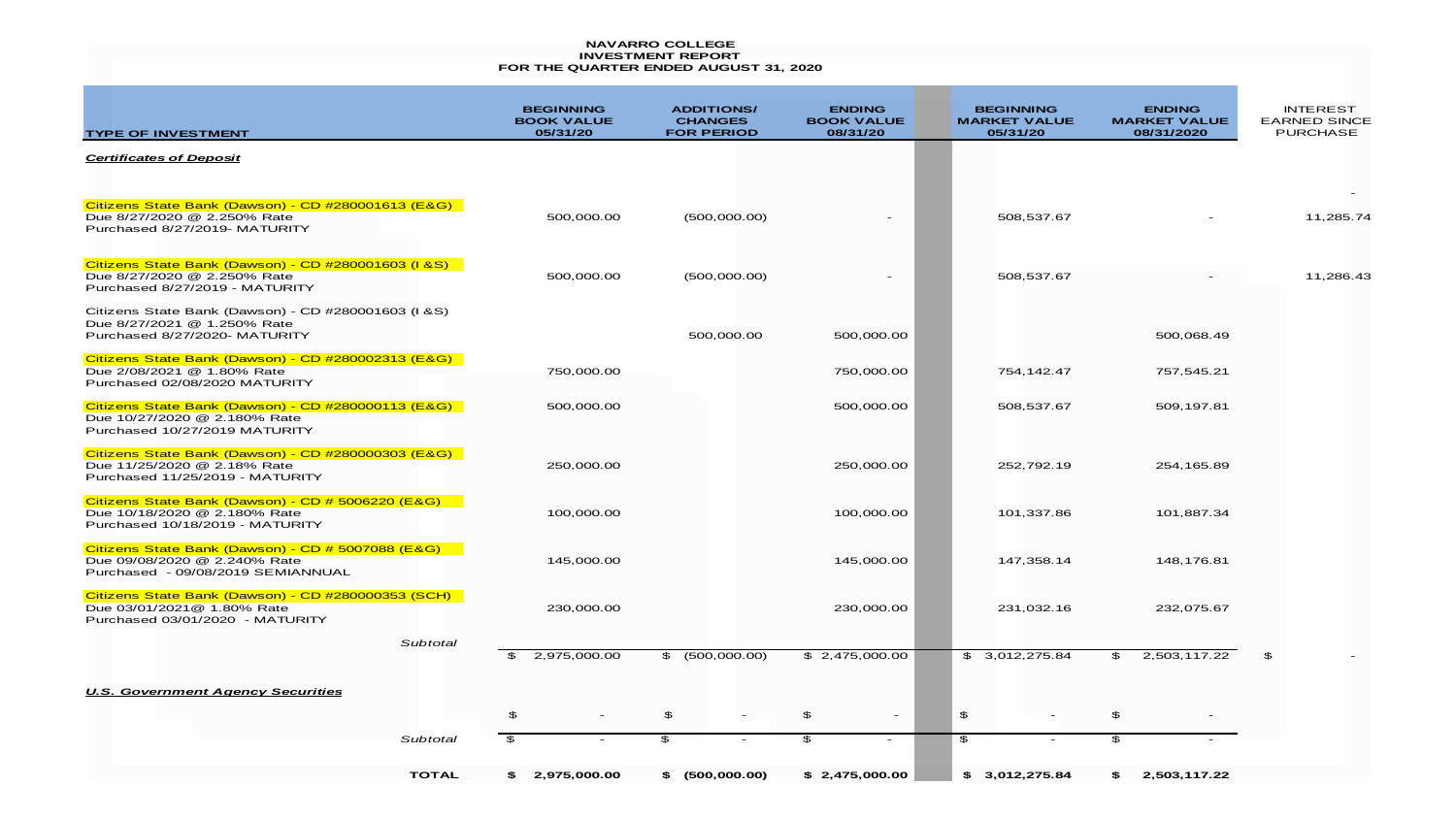## **NAVARRO COLLEGE INVESTMENT REPORT RECAP FOR THE QUARTER ENDED AUGUST 31, 2020**

## **RECAP OF INVESTMENTS BY FUNC!**

| <b>TYPE OF INVESTMENT</b>                                                                                                                                                                                                                                                                                                                 |   | <b>ENDING</b><br><b>BOOK VALUE</b><br>08/31/20                                                 | <b>Educational and</b><br>General Fund                             | <b>Debt Service</b><br><b>Fund</b> | <b>Auxiliary</b><br><b>Fund</b> | <b>Agency</b><br><b>Fund</b> | <b>Plant</b><br><b>Fund</b> | <b>Student</b><br>Financial<br><b>Aid Fund</b> |
|-------------------------------------------------------------------------------------------------------------------------------------------------------------------------------------------------------------------------------------------------------------------------------------------------------------------------------------------|---|------------------------------------------------------------------------------------------------|--------------------------------------------------------------------|------------------------------------|---------------------------------|------------------------------|-----------------------------|------------------------------------------------|
| Citizens State Bank (Dawson) - CD #5007088<br>Citizens State Bank (Dawson) - CD #5006220<br>Citizens State Bank (Daw son) - CD# 280000303<br>Citizens State Bank (Dawson) - CD# 280000353<br>Citizens State Bank (Dawson) - CD# 280002313<br>Citizens State Bank (Dawson) - CD# 280000313<br>Citizens State Bank (Dawson) - CD# 280001603 |   | 145,000.00<br>100,000.00<br>250,000.00<br>230,000.00<br>750,000.00<br>500,000.00<br>500,000.00 | 145,000.00<br>100,000.00<br>250,000.00<br>750,000.00<br>500,000.00 | 500,000.00                         |                                 |                              |                             | 230,000.00                                     |
|                                                                                                                                                                                                                                                                                                                                           | S | 2,475,000.00 \$                                                                                | 1,745,000.00 \$                                                    | 500,000.00 \$                      | 000 S                           | 0.00 S                       | 0.00 S                      | 230,000.00                                     |
| August 31, 2020 Benchmark Rates:<br><b>Tex Star Local Government Investment Service</b><br>Rates and market values are from the August 31, 2020<br>The Wall Street Journal                                                                                                                                                                |   | 0.1645%                                                                                        |                                                                    |                                    |                                 |                              |                             |                                                |
| Federal Funds Rate<br>Treasury Bill - 26 weeks                                                                                                                                                                                                                                                                                            |   | 2.5000%<br>1.8700%                                                                             |                                                                    |                                    |                                 |                              |                             |                                                |

We, the investment officers of Navarro College District, swear that, to the best of our knowledge, this report displays Navarro College's investment portfolio as of August 31, 2020. We further swear that transactions involving this investrrent portfolio are in compliance with Navarro College's Investment Policy and Strategy and the provisions of the Public Funds Investment Act, Chapter 2256, and amendments of the Texas **Government Code.** 

Prepared by:

 $9.17.20$  *Jelen shame 9.18.20* 

Date

 $\frac{7}{\text{Date}}$ Investment Office, Vice President for Finance & Administration

**Date** 

Director of Business Services and Cashier's Office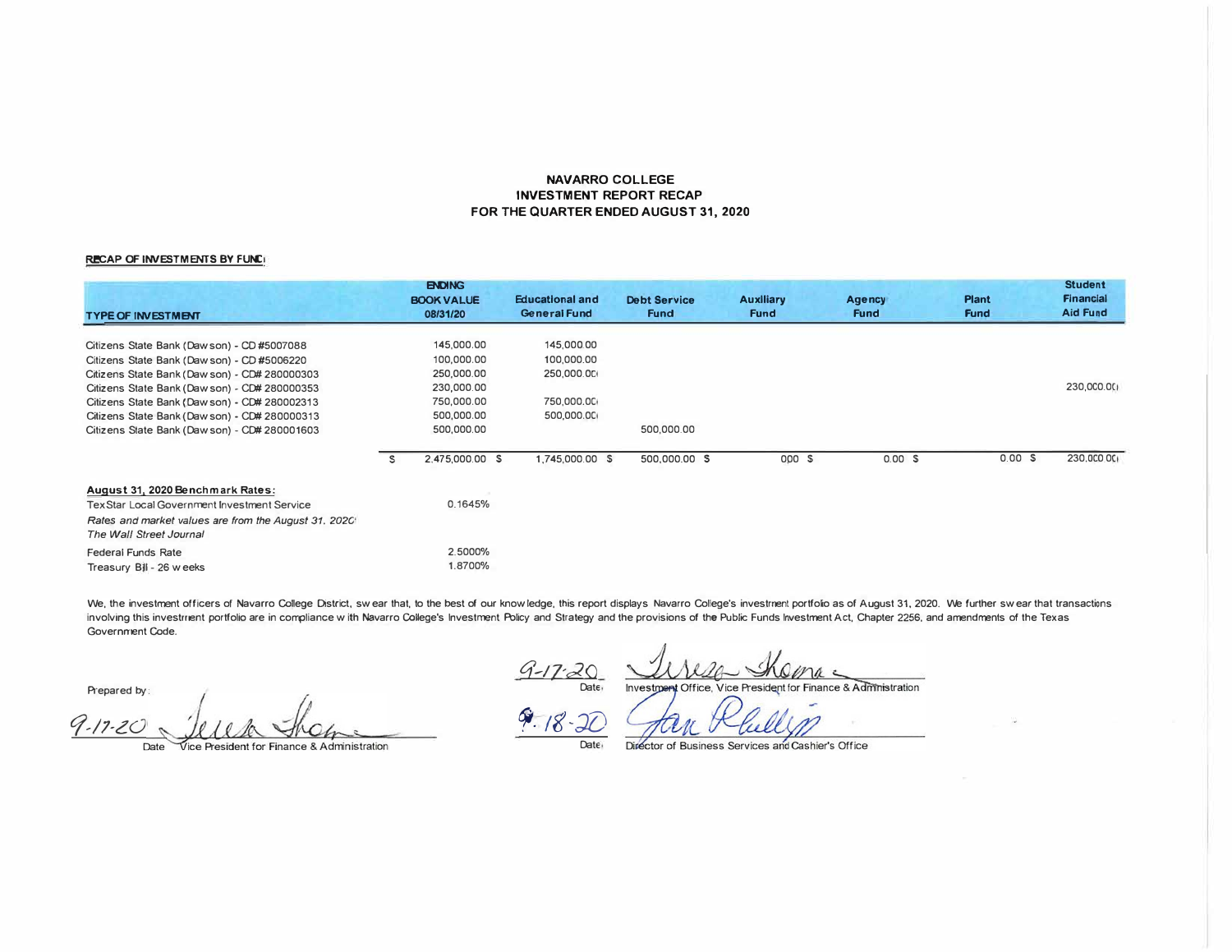## **NAVARRO COLLEGE PLEDGED COLLATERAL BY BANK TO SECURE CASH AND CERTIFICATES OF DEPOSIT FOR THE QUARTER ENDED AUGUST 31, 2020**

| <b>Entity</b>                     | Per Bank<br>Cash | CDs                     | <b>Total</b><br><b>Deposits</b> | <b>FDIC</b><br><b>Insurance</b> | Pledged<br><b>Collateral</b>  | Type of<br><b>Collateral</b>                            |
|-----------------------------------|------------------|-------------------------|---------------------------------|---------------------------------|-------------------------------|---------------------------------------------------------|
| <b>Prosperity Bank</b>            | \$24,954,545.72  | $\mathcal{S}$<br>$\sim$ | 24,954,545.72<br>\$             | 250,000.00<br>$\mathbb{S}$      | 29,920,094.02<br>$\mathbb{S}$ | Mortgage backed securities and Government agency issues |
| Citizens National Bank-Waxahachie | 116,402.29       |                         | 116,402.29                      | 250,000.00                      | 250,000.00                    | Letter of Credit                                        |
| Citizens National Bank-Midlothian | 60,323.79        |                         | 60,323.79                       |                                 |                               |                                                         |
| Incommons Bank-Mexia              | 28,746.50        |                         | 28,746.50                       | 250,000.00                      |                               |                                                         |
| Citizens State Bank (Dawson)      |                  | 2,475,000.00            | 2,475,000.00                    | 250,000.00                      | 3,510,148.43                  | Mortgage backed securities                              |
|                                   |                  |                         |                                 |                                 |                               |                                                         |
| <b>TOTAL</b>                      | 25,160,018.30    | 2,475,000.00            | 27,635,018.30                   | \$1,000,000.00                  | 33,680,242.45                 |                                                         |